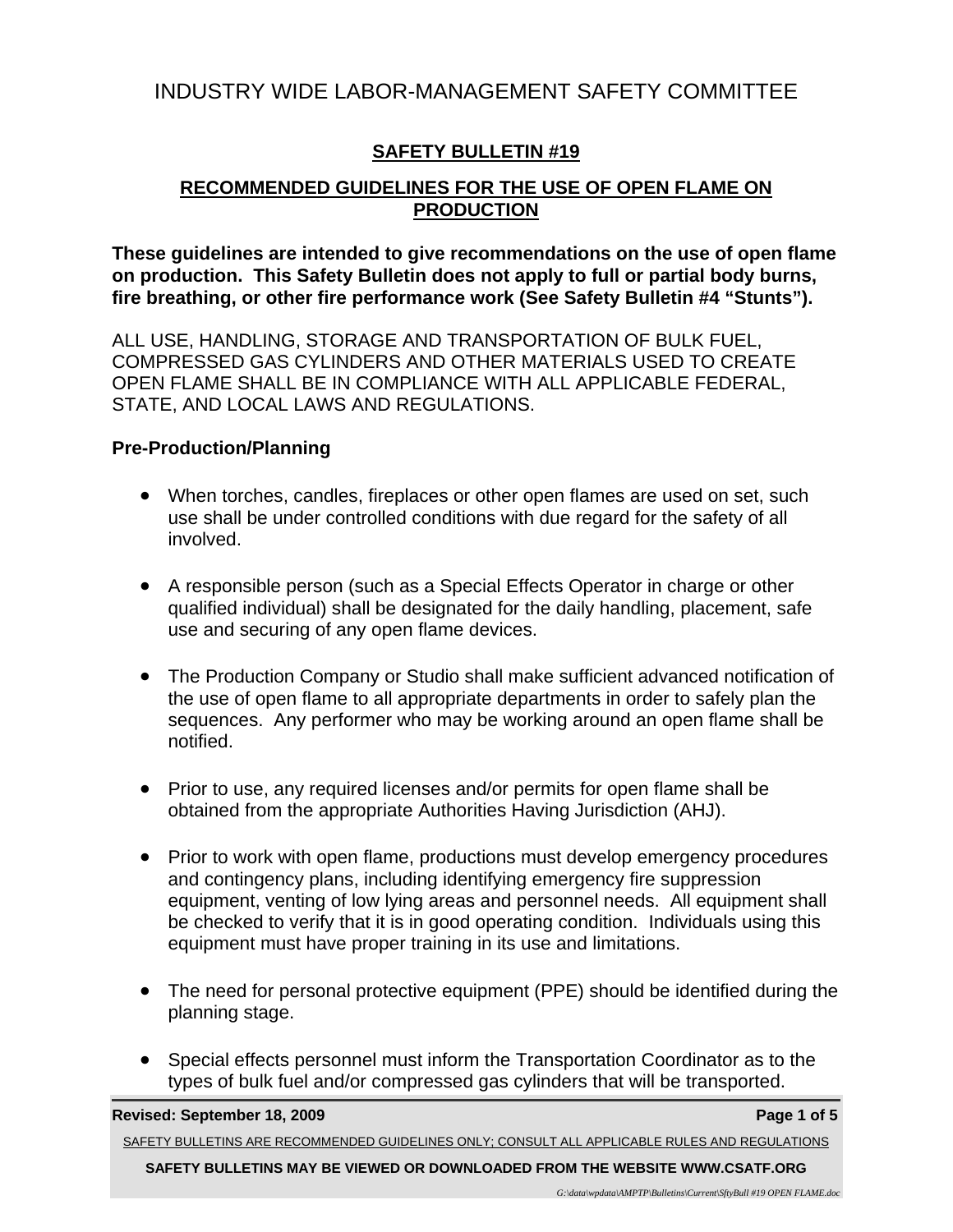Vehicles must be properly placarded when required by Federal or State law. All vehicles transporting bulk fuel or compressed gas cylinders shall have an inventory of the materials being transported or stored readily available. Drivers must be qualified to transport these materials.

 Sets, equipment, props, wardrobe, make-up, wigs, hair supplies, etc., that will be in close proximity to open flame must be prepared accordingly and/or should be made of flame retardant material. All sets, equipment, props, wardrobe, wigs, etc., must be made available in advance to the designated responsible person for evaluation, to establish placement, and if necessary, for testing.

# **Clothing and Personal Protective Equipment**

- Cast and crew in close proximity to open flame should wear appropriate protective clothing. Depending on the hazards involved, this clothing should include appropriate closed-toe footwear, long pants, and a long-sleeved shirt made of 100% cotton or material which provides equal or greater protection.
- Cast and crew must be notified by the designated responsible person when there is potential for exposures to open flame. PPE must be provided as appropriate for the hazard(s) involved and considerations must be made for head, hand, eye, ear and respiratory protection. Depending on the hazards involved, the AHJ may require full fire turnout gear and Self-Contained Breathing Apparatus (SCBA). These guidelines will also apply to performers when appropriate. All users must have proper training in the use and limitations of such PPE.

# **Fire Protection**

- All stationary open flame devices should be firmly secured.
- Flammables and combustibles, including bulk fuel, compressed gas cylinders and highly concentrated dust effects, shall be kept a safe distance from open flame and other sources of ignition. Where required, such materials shall also be stored in approved, properly labeled containers.
- All lines and fittings used in the delivery of fuel gas to open flame devices shall be appropriate for the fuels being used, (i.e., natural gas usage requires different hoses and fittings than liquid petroleum gas).
- "No Smoking" signs shall be posted in all areas where fuel and compressed gas cylinders are stored and handled.
- Sufficient fire suppression equipment (such as charged extinguishers and fire

#### **Revised: September 18, 2009 Page 2 of 5 Page 2 of 5 Page 2 of 5**

SAFETY BULLETINS ARE RECOMMENDED GUIDELINES ONLY; CONSULT ALL APPLICABLE RULES AND REGULATIONS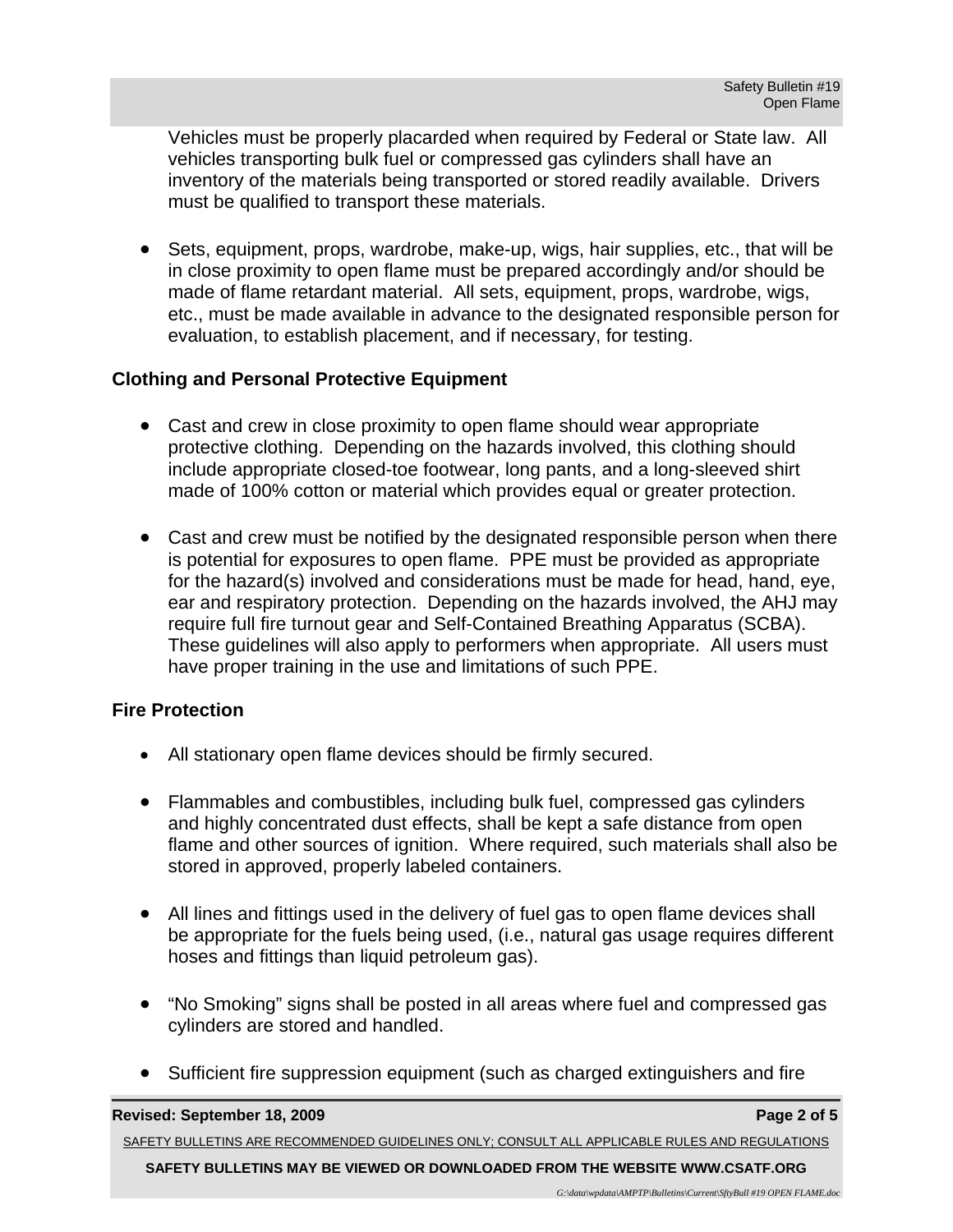hoses) must be manned, ready for use and placed at an appropriate safe distance from the open flame during testing, rehearsal and filming.

 Designated personnel performing fire suppression activities during testing, rehearsal and filming must be properly clothed and wear appropriate PPE.

### **Personnel Using and Handling Open Flame**

- Personnel working with open flame should be dressed in appropriate clothing to protect them from potential hazards. Depending on the hazards involved, clothing should consist of appropriate closed-toe footwear, long pants, and a long-sleeved shirt made of 100% cotton or material which provides equal or greater protection. PPE considerations must be made for head, hand, eye, ear and respiratory protection. Depending on the hazards involved, the AHJ may require full fire turnout gear.
- Intoxicating liquids, drugs and other controlled substances (except for prescription drugs not impairing the user's judgment and motor functions) shall not be used by any person involved in open flame effects at any time during transportation, set-up, use or removal.
- Personnel working with or around open flame must be given sufficient time to safely perform the work (including the transporting, storing, creating, rigging, igniting, striking and extinguishing of all open flame devices and materials). While conducting such duties, personnel should not be rushed, interrupted or distracted from focusing on their work.
- The rigging of any type of open flame device to a performer shall be done by a qualified special effects operator, with the consultation of the stunt coordinator if applicable.
- When igniting and maintaining an open flame, it must be continuously observed and controlled by the designated responsible person, unless equal means of observation are used.

### **Awareness**

- When using open flame on any set, notification shall be given to personnel by way of the call sheet, or other suitable means. The call sheet should also state the type of open flame work that is planned.
- Before any open flame effects or potentially hazardous sequence is to be performed, all persons involved shall be thoroughly briefed at a safety orientation

**Revised: September 18, 2009 Page 3 of 5 Page 3 of 5 Page 3 of 5** 

SAFETY BULLETINS ARE RECOMMENDED GUIDELINES ONLY; CONSULT ALL APPLICABLE RULES AND REGULATIONS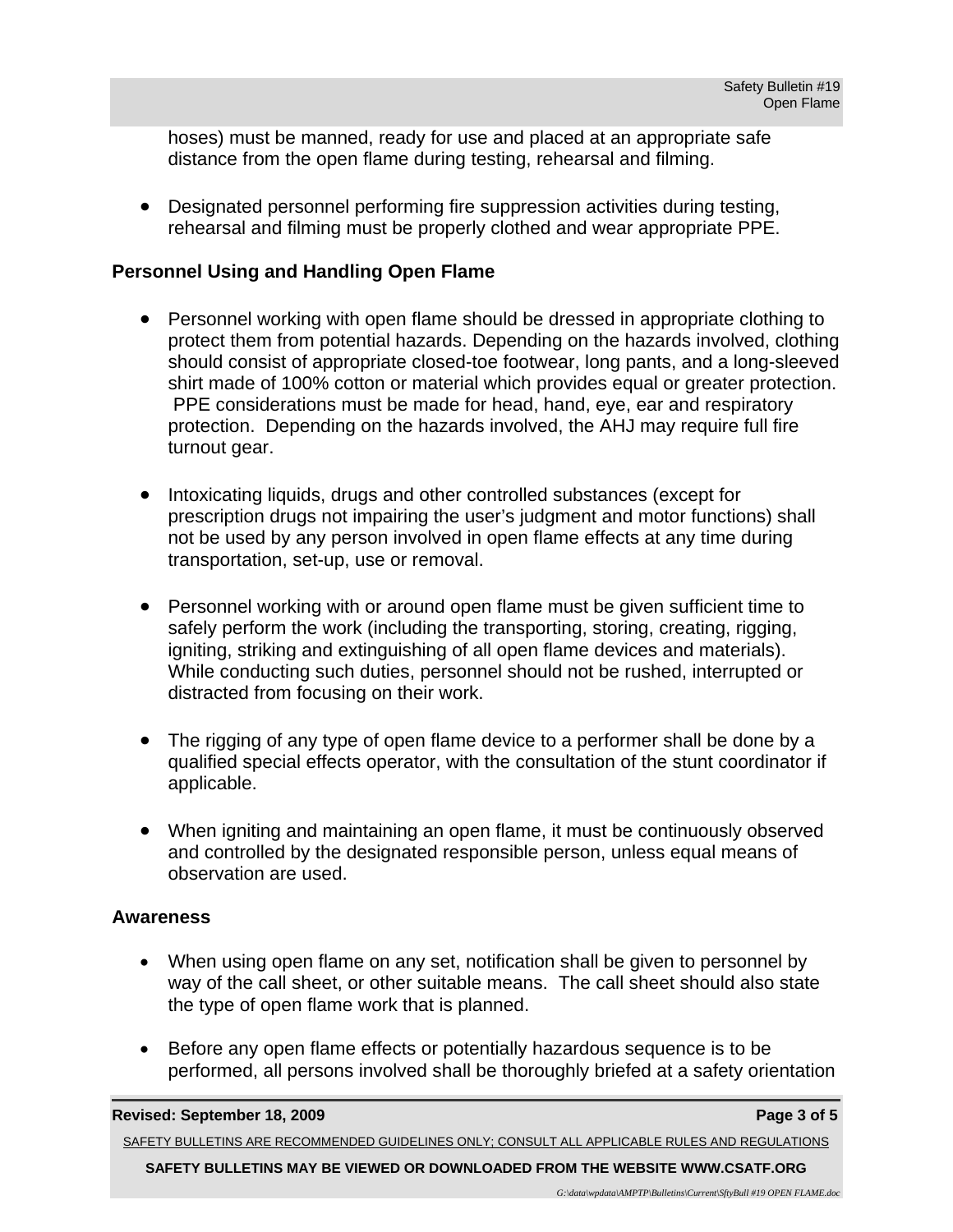meeting on the site.

- The safety orientation meeting shall include an "on-site walk-through" and/or "dry run" with the designated responsible person and all other persons involved in the event, including Stunt Coordinator if applicable. PPE should be in place at that time.
- If practical and upon a reasonable and timely request, the designated responsible person may conduct a test of the open flame when it is in the vicinity of cast and crew.
- If at any time a significant change in open flame use becomes necessary, the First Assistant Director will again call all persons involved in the event to another meeting to confirm everyone understands the proposed change(s).

### **Emergency Procedures**

- Emergency procedures and contingency plans, including appropriate signs and signals and authority to abort the shot, shall be specified prior to engaging in any open flame work.
- Before the use of open flame on set, the First Assistant Director, or designee, shall clearly announce to all persons the location of exits, the primary escape route and alternate escape routes. Escape routes must provide a clear and unobstructed passage to a designated safe area.
- Each person should ensure their designated escape routes are clear and remain accessible. Any person who is unsure of their designated escape routes should check with the First Assistant Director and learn of the escape routes upon entering the work area.
- In the event of an emergency, only those designated with emergency response roles should enter the open flame area.

# **Authorized Personnel in the Open Flame Area**

- Access to areas where open flame is rigged or present should be limited to authorized personnel only. All other personnel shall remain at a designated safe distance. If needed to prevent unintentional entry into hazardous areas, warning signs should be posted and/or other appropriate precautions taken.
- Prior to using open flame with minors present, key production personnel, such as the Director, First Assistant Director, designated responsible person, Stunt

SAFETY BULLETINS ARE RECOMMENDED GUIDELINES ONLY; CONSULT ALL APPLICABLE RULES AND REGULATIONS